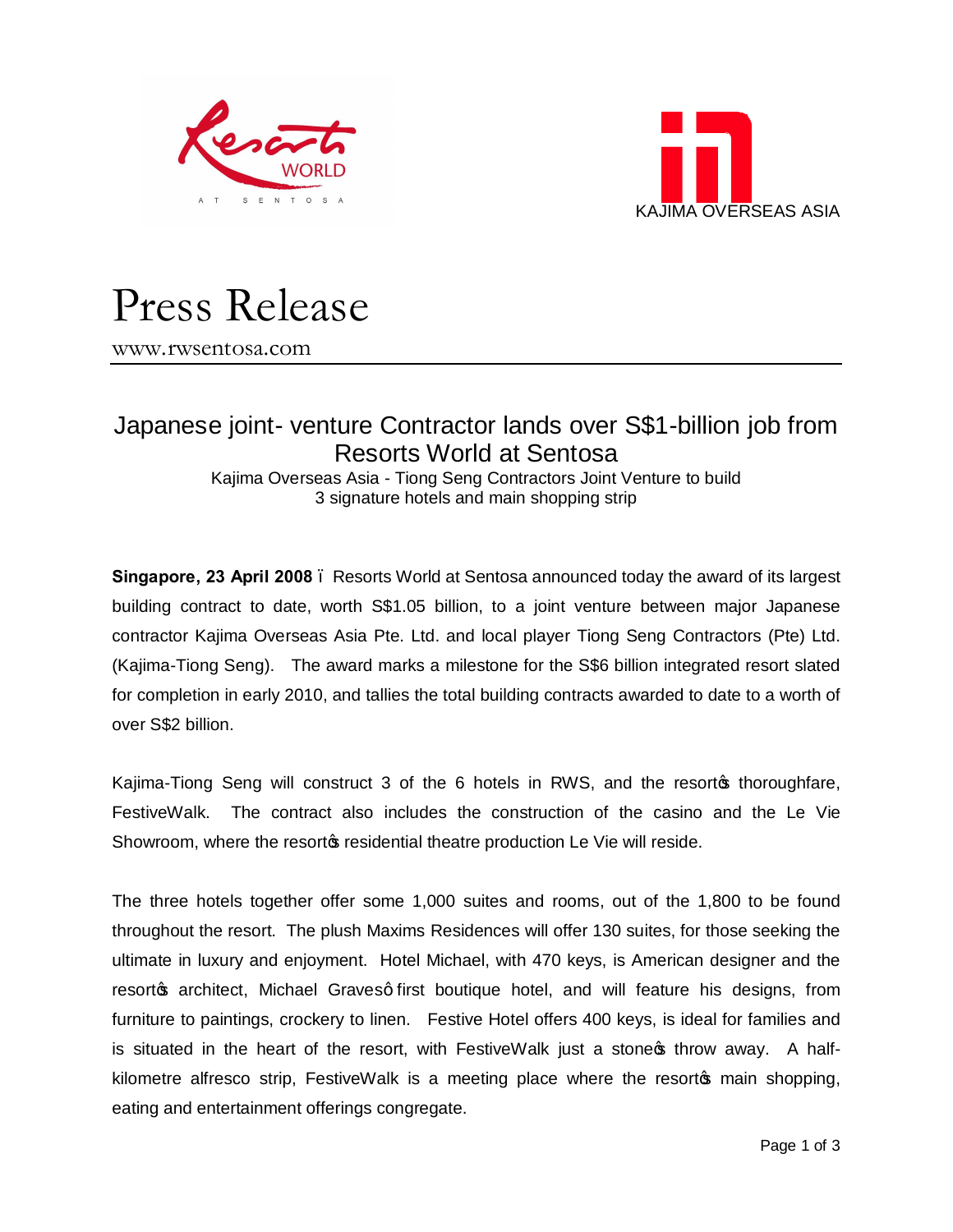Kajima-Tiong Seng will construct the 15,000-square metre casino located at the basement of Maxims Residences which will feature exclusive gaming rooms, suites and lounges. The joint venture will also build the dual purpose 1,600-seat Le Vie Showroom, which doubles as a Plenary Hall, in Festive Hotel. Le Vie Showroom is being designed by Mark Fisher, the same theatre designer behind the spectacular stage sets of Ka and the new Le Reve Show in Las Vegas.

Mr Michael Chin, Executive Vice President of Projects at RWS said: "This contract covers some of the key components of the development, and we were looking for a contractor with the relevant experience and reputation for completing projects on time. Kajima and Tiong Sengos track record, ranging from the Marina Bay Financial Centre (Phase I) to the St. Regis Singapore, speaks for itself.+

With the underground construction and superstructure works concurrently ongoing, Mr Chin added that the resort t buildings would rise from the site in the following months. The construction of the resort is progressing steadily and we are on track for opening in early 2010, $+$ he said.

Mr Hiroyoshi Koizumi, Managing Director of Kajima Overseas Asia said: "We are very happy to have the opportunity to work on a project of this scale and one which is highly anticipated by many visitors. The project is a challenging one, not just in terms of the timeline, but also in terms of the magnitude. As a Japanese company, we look forward to bringing our expertise to this project, and together with our local partner Tiong Seng, deliver a high quality product which everyone will enjoy.+

- ends -